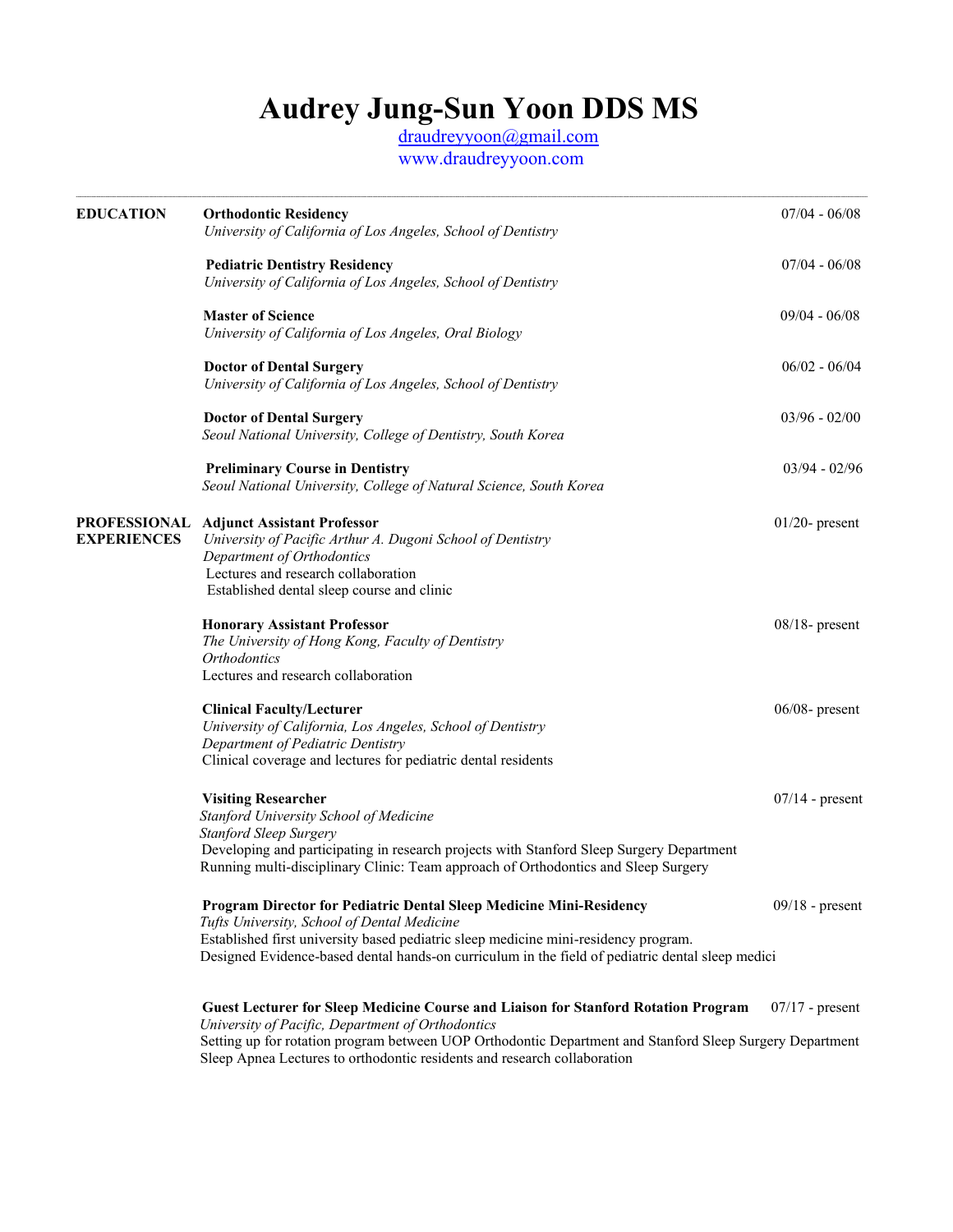|                  | <b>Craniofacial Clinic</b><br>Craniofacial Clinic, Pediatric Plastic Surgery Section, UCLA Medical Center<br>Treatment planning and caring of children with craniofacial deformity | $07/03$ - present |
|------------------|------------------------------------------------------------------------------------------------------------------------------------------------------------------------------------|-------------------|
|                  | <b>President, Orthodontist and Pediatric Dentist</b><br>The Brace Place & Kids Dentistry<br>Audrey Jung-sun Yoon DDSMS Dental Corp, Bellflower, California                         | $07/13$ - present |
|                  | Partner, Orthodontist<br><b>Audrey Yoon Orthodontics</b><br>First Family Dental Group, Los Angeles, California                                                                     | $04/06$ - present |
|                  | Partner, Orthodontist<br><b>Audrey Yoon Orthodontics</b><br>Midwilshire Specialty Group, Los Angeles, California                                                                   | $09/09$ - present |
|                  | <b>President of Orthodontic Clinic, Orthodontist</b><br>Hillcrest Family Dental, Daly City, California                                                                             | $11/10$ - present |
|                  | <b>President, Orthodontist and Pediatric Dentist</b><br><b>Smile Dental Center</b><br>Audrey Jung-Sun Yoon DDSMS Dental Corp, San Mateo, California                                | $11/10 - 07/13$   |
| <b>LICENSURE</b> | <b>Diplomat, The American Board of Orthodontics</b>                                                                                                                                |                   |
|                  | <b>State of California dental license</b>                                                                                                                                          | $06/04$ - present |
|                  | <b>Orthodontic Certificate</b>                                                                                                                                                     | $06/08$ - present |
|                  | <b>Pediatric Dentistry Certificate</b>                                                                                                                                             | $06/08$ - present |
|                  | <b>Oral Sedation Permit</b>                                                                                                                                                        | $06/08$ - present |
|                  | <b>Pediatric Advanced Life support license</b>                                                                                                                                     | $06/08$ - present |
|                  | <b>Korean National Dental License</b>                                                                                                                                              | $02/02$ - present |

### **PROFESSIONAL Orthodontics**

**PROFICIENCY** *Proficient in contemporary orthodontics using Temporary Anchorage Devices (mini-implants) and utilizing 3D Cone-beam CT / imaging software Competent for Orthognathic Surgery, Sleep Apnea, Craniofacial and multi-disciplinary cases Invisalign Preferred Elite Provider , Incognito ( Hidden lingual braces) Provider* 

### **Pediatric Dentistry**

 *Behavior management*, *IV sedation, conscious sedation, Interceptive orthodontics Pediatric Advanced Life support license*

## **Sleep Apnea**

Developed on a pioneering technique, performing maxillary distraction osteogenesis for the treatment of obstructive sleep apnea (OSA) with Stanford sleep medicine. Also has developed a surgery-first approach orthodontic protocol for MaxilloMandibular Advancement Surgery and established the grading scale of ankyloglossia. Currently active areas of research also include OSA genomic sequence and craniofacial morphologic relationship, craniofacial growth modification, frenulum inspection and myofunctional therapy

**PUBLICATIONS Audrey Yoon,** Min-Ki Noh, Hyeong-Wook Moon, Kyu-Rhim Chung, Seong-Hun Kim Correcting Maxillary Molar Root Angulation with Biocreative System Journal of Clinical Orthodontics. 2019 October

### **Audrey Yoon**

Mini-screw Assisted Maxillary Expansion Techniques for Treatment of Obstructive Sleep Apnea Management of Obstructive Sleep Apnea. Chapter 57, 1st edition; In press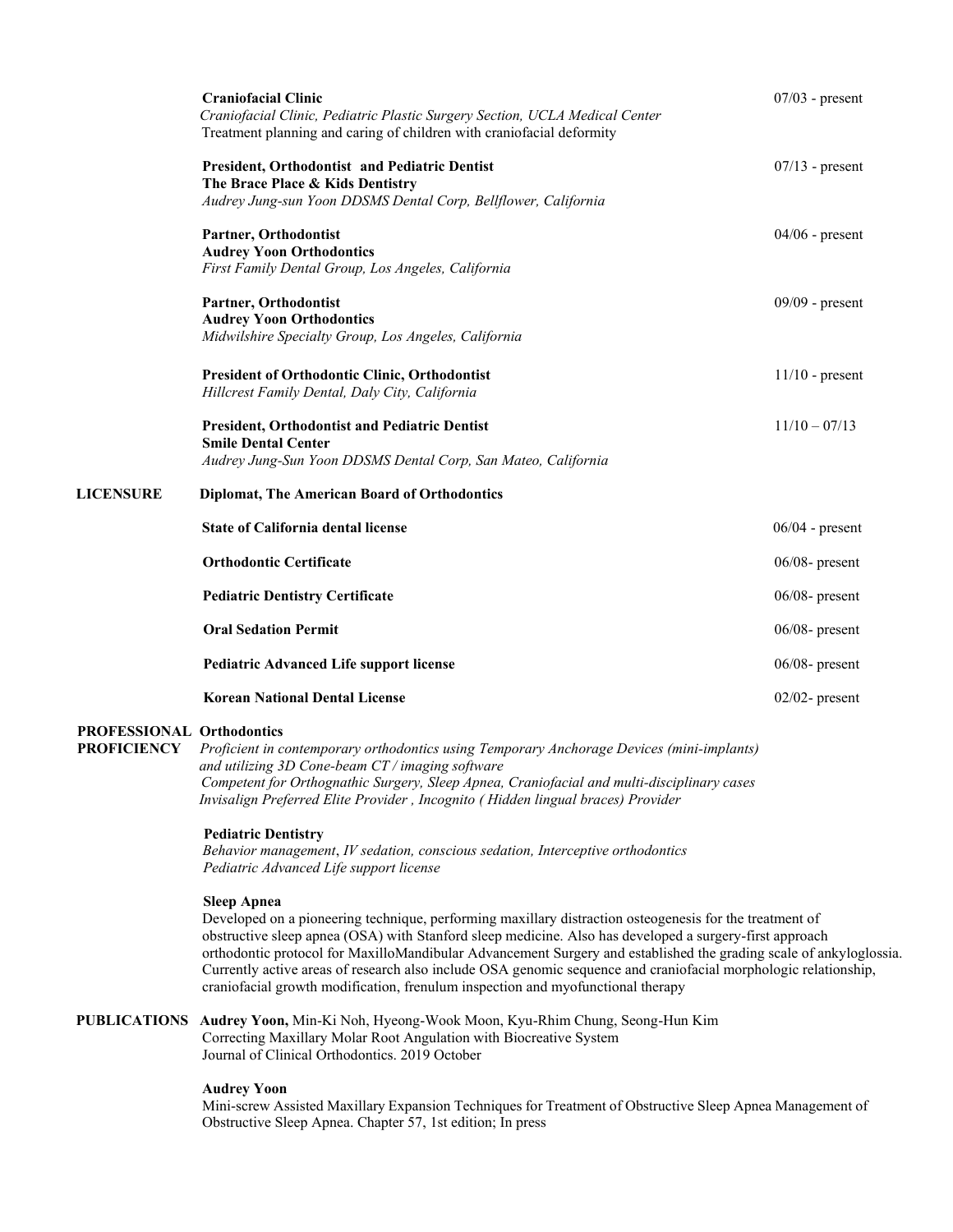Abdelwahab M, **Yoon A**, Oakland T, Poomkonsarn S, Gouveia C, Stanley Yung-Chuan Liu Impact of Distraction Osteogenesis Maxillary Expansion (DOME) on the Internal Nasal Valve in Obstructive Sleep Apnea (OSA) Otolaryngol Head Neck Surg. 2019 Aug;161(2):362-367.

**Audrey Yoon,** Christian Guilleminault, Soroush Zaghi, Stanley Liu Distraction Osteogenesis Maxillary Expansion (DOME) for Adult Obstructive Sleep Apnea Patients with Narrow Maxilla and Nasal Cavity Sleep Medicine; DOI: 10.1016/j.sleep.2019.06.002

Iwasaki T**, Yoon A,** Guilleminault C, Liu SY How Does Distraction Osteogenesis Maxillary Expansion (DOME) Reduce Severity of Obstructive Sleep Apnea? Sleep Breath; DOI: 10.1007/s11325-019-01948-7

S Y Liu, **A Yoon**  Distraction Osteogenesis Maxillary Expansion Current concepts in sleep surgery. A surgical guide for sleep surgeons. Verse, De Vries. Chapter 12.

Y Chen, E Ko, **A Yoon,** S Zaghi, R Riley, S Liu Optimizing Mandibular Sagittal Split of Large Maxillomandibular Advancement for Obstructive Sleep Apnea: Patient and Surgical Factors Clinical Oral Investigations; DOI: 10.1007/s00784-019-03017-5

**Yoon AY,** Zaghi S, Ha S, Law CS, Guilleminault C, Liu SY Ankyloglossia as a risk factor for maxillary hypoplasia and soft palate elongation: A functional-morphological study.

Orthodontics and Craniofacial Research. 2017 doi: 10.1111/ocr.12206

**Yoon A** Ankyloglossia. Pediatric Dentistry: Infancy to Adolescence. Chapter 26, 6<sup>th</sup> edition.

**Yoon A,** Zaghi S, Weitzman R, Ha S, Law CS, Guilleminault C, Liu SY Toward a functional definition of ankyloglossia: validating current grading scales for lingual frenulum length and tongue mobility in 1052 subjects. Sleep Breath. 2017 Jan 17. doi: 10.1007/s11325-016-1452-7

Liu SY, Guilleminault C, Huon L-K, **Yoon A** Distraction Osteogenesis Maxillary Expansion ( DOME) for Adult Obstructive Sleep Apnea Patients with High Arched Palate Otolaryngol HeadNeck Surg. 2017 doi: 10.1177/0194599817707168

Liu SY, Guilleminault C, **Yoon A** Distraction Osteogenesis Maxillary Expansion ( DOME) for Adult Obstructive Sleep Apnea Patients Sleep Apnea and Snoring . Chapter 59. Michael Friedman

Liu SY, Huon LK, Iwasaki T, **Yoon A**, Riley R, Powell N, Torre C, Capasso R. Efficacy of Maxillomandibular Advancement Examined with Drug-Induced Sleep Endoscopy and Computational Fluid Dynamics Airflow Modeling. Otolaryngol Head Neck Surg. 2016 Jan;154(1):189-95.

Eung-Kwon Pae, **Audrey J. Yoon**, Bhoomika Ahuja, Gary W Lau, Daniel Nguyen, Yong Kim, Ronald Harper *Perinatal intermittent hypoxia alters gamma-aminobutyric acid: a report levels in rat cerebellum* International Journal of Developmental Neuroscience: 2011 Dec; 29 (8) : 819-26

**SPEAKING Keynote Speaker: Audrey Yoon Scheduled 06/13, 2020 Scheduled 06/13, 2020 EXPERIENCES &** *The 12th Biennial Congress of the Pediatric Dentistry Association of Asia* **PRESENTATIONS***"*Pediatric Sleep Disordered Breathing"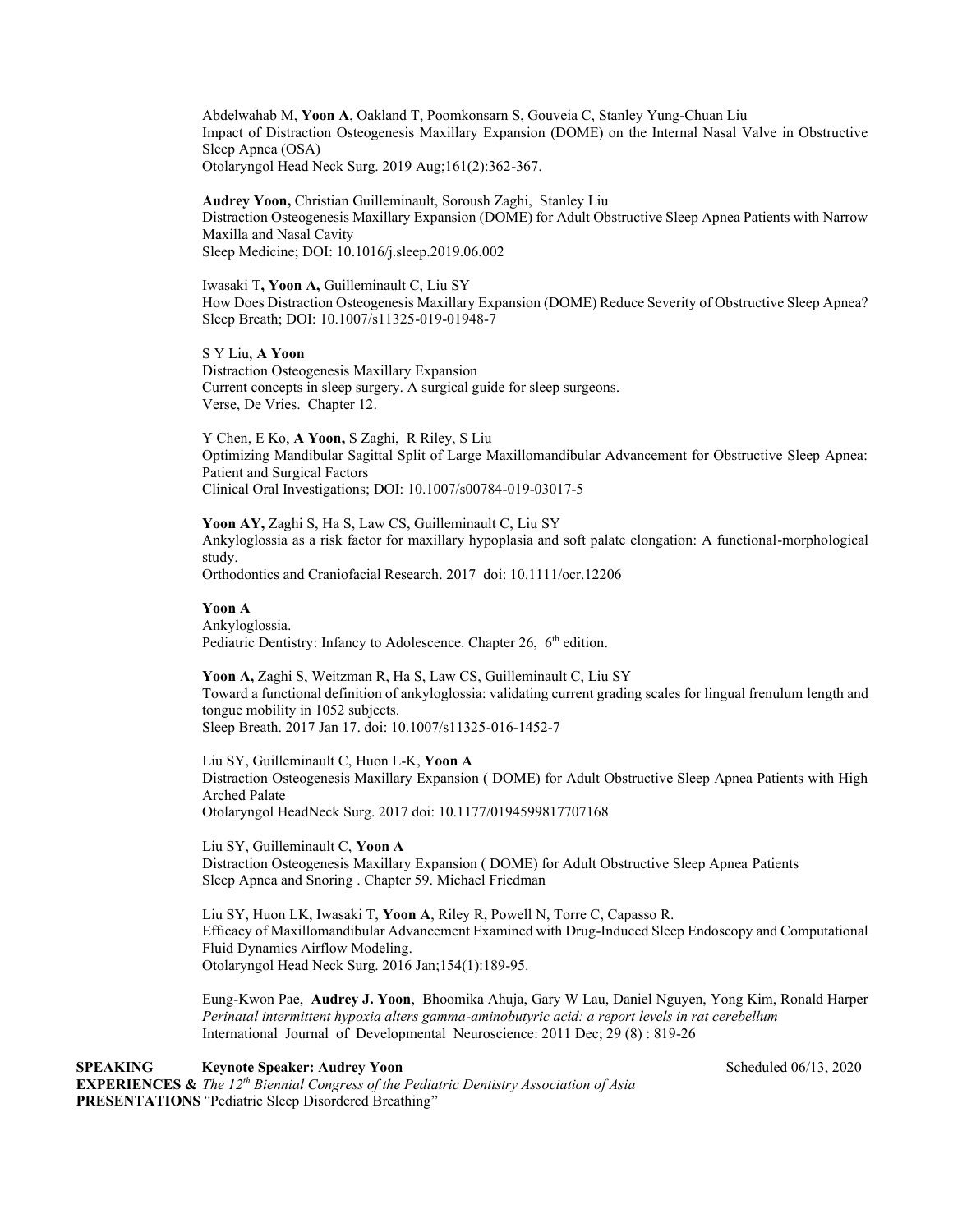| <b>Keynote Speaker: Audrey Yoon</b>                                                                                                                                               | 10/25-26, 2019 |
|-----------------------------------------------------------------------------------------------------------------------------------------------------------------------------------|----------------|
| Detroit Airway Dentist Study Group                                                                                                                                                |                |
| "Pediatric and Adult Orthodontic Intervention Strategies for Sleep Disordered Breathing"                                                                                          |                |
| <b>Invited Speaker: Audrey Yoon</b>                                                                                                                                               | 10/03, 2019    |
| 52th Annual Congress of Korean Association of Orthodontist                                                                                                                        |                |
| "Role of Orthodontic Intervention in OSA: Functional Approach of Orofacial Structure Restoration"                                                                                 |                |
| <b>Symposium Speaker: Audrey Yoon</b>                                                                                                                                             | 06/21-23, 2019 |
| World Sleep Congress 2019 Vancouver, Canada                                                                                                                                       |                |
| "S59: New Approaches in treating OSA in young subjects"                                                                                                                           |                |
| Christian Guilleminault, Audrey Yoon, Stacy Quo, Yu-Shu Huang                                                                                                                     |                |
|                                                                                                                                                                                   |                |
| <b>Invited Speaker: Audrey Yoon</b><br>OrthoPreneurs 2019 Summit, Dallas, TX                                                                                                      | 09/13-14, 2019 |
| "Designing the airway for better sleep together"                                                                                                                                  |                |
|                                                                                                                                                                                   |                |
| <b>Program Director and Speaker: Audrey Yoon</b>                                                                                                                                  | 06/21-23, 2019 |
| Pediatric Dental Sleep Medicine Mini-Residency: Tufts University, Module II                                                                                                       |                |
| "Orthodontic Intervention Workshop"                                                                                                                                               |                |
|                                                                                                                                                                                   |                |
| Session Speaker: Audrey Yoon, Stanley Liu, Leopoldo Correa                                                                                                                        | 06/09, 2019    |
| American Academy of Dental Sleep Medicine 28 <sup>th</sup> Annual Meeting, San Antonio<br>"Designing the Airway for Better Sleep: Interdisciplinary Treatment Planning Made Easy" |                |
|                                                                                                                                                                                   |                |
| <b>Featured Lecturer: Audrey Yoon</b>                                                                                                                                             | 05/20, 2019    |
| Orthodontic Department, The University of Hong Kong                                                                                                                               |                |
| "Role of Orthodontic Intervention in OSA"                                                                                                                                         |                |
|                                                                                                                                                                                   |                |
| <b>Keynote Speaker: Audrey Yoon</b><br>28th Hong Kong Society of Pediatric Dentist Annual Scientific Meeting, Hong Kong                                                           | 05/19, 2019    |
| "Management of Sleep Disordered Breathing in your everyday dental practice"                                                                                                       |                |
|                                                                                                                                                                                   |                |
| <b>Keynote Speaker: Audrey Yoon</b>                                                                                                                                               | 05/18, 2019    |
| 2019 2nd Academic Conference of Taiwanese Academy of Dental Sleep Medicine                                                                                                        |                |
| "Orthodontic Techniques for SDB: When and How: Workshop"                                                                                                                          |                |
| "Management of Sleep Disordered Breathing in your everyday dental practice"                                                                                                       |                |
| <b>Invited Lecturer: Audrey Yoon</b>                                                                                                                                              | 05/17, 2019    |
| Department of Oral and Maxillofacial Surgery, Kaohsiung Medical University Hospital                                                                                               |                |
| "Role of Orthodontic Intervention in OSA"                                                                                                                                         |                |
|                                                                                                                                                                                   |                |
| <b>Oral Presentation: Audrey Yoon</b>                                                                                                                                             | 05/05, 2019    |
| 2019 American Association of Orthodontists Annual Session, Los Angeles<br>"Mechanism of improvement of obstructive sleep apnea by Distraction Osteogenesis                        |                |
| Maxillary Expansion Technique"                                                                                                                                                    |                |
|                                                                                                                                                                                   |                |
| <b>Program Director and Speaker: Audrey Yoon</b>                                                                                                                                  | 04/26-28, 2019 |
| Pediatric Dental Sleep Medicine Mini-Residency: Tufts University: Module I                                                                                                        |                |
| "Role of Orthodontic Intervention in OSA"                                                                                                                                         |                |
| "Evaluation and Treatment of Pediatric OSA in Everyday Dental Practice"                                                                                                           |                |
| <b>Course Lecturer: Audrey Yoon</b>                                                                                                                                               | 04/19, 2019    |
| Dental Sleep Medicine: Tufts University Continuing Education, Singapore                                                                                                           |                |
| "A Comprehensive Introduction"                                                                                                                                                    |                |
| "Orthodontics' Role in Management of OSA"                                                                                                                                         |                |
|                                                                                                                                                                                   |                |
| <b>Invited Lecturer: Audrey Yoon</b><br>Section of Pediatric Dentistry, University of California Los Angeles                                                                      | 04/15, 2019    |
| "Role of Pediatric Dentists in OSA"                                                                                                                                               |                |
| "Myofunctional Therapy"                                                                                                                                                           |                |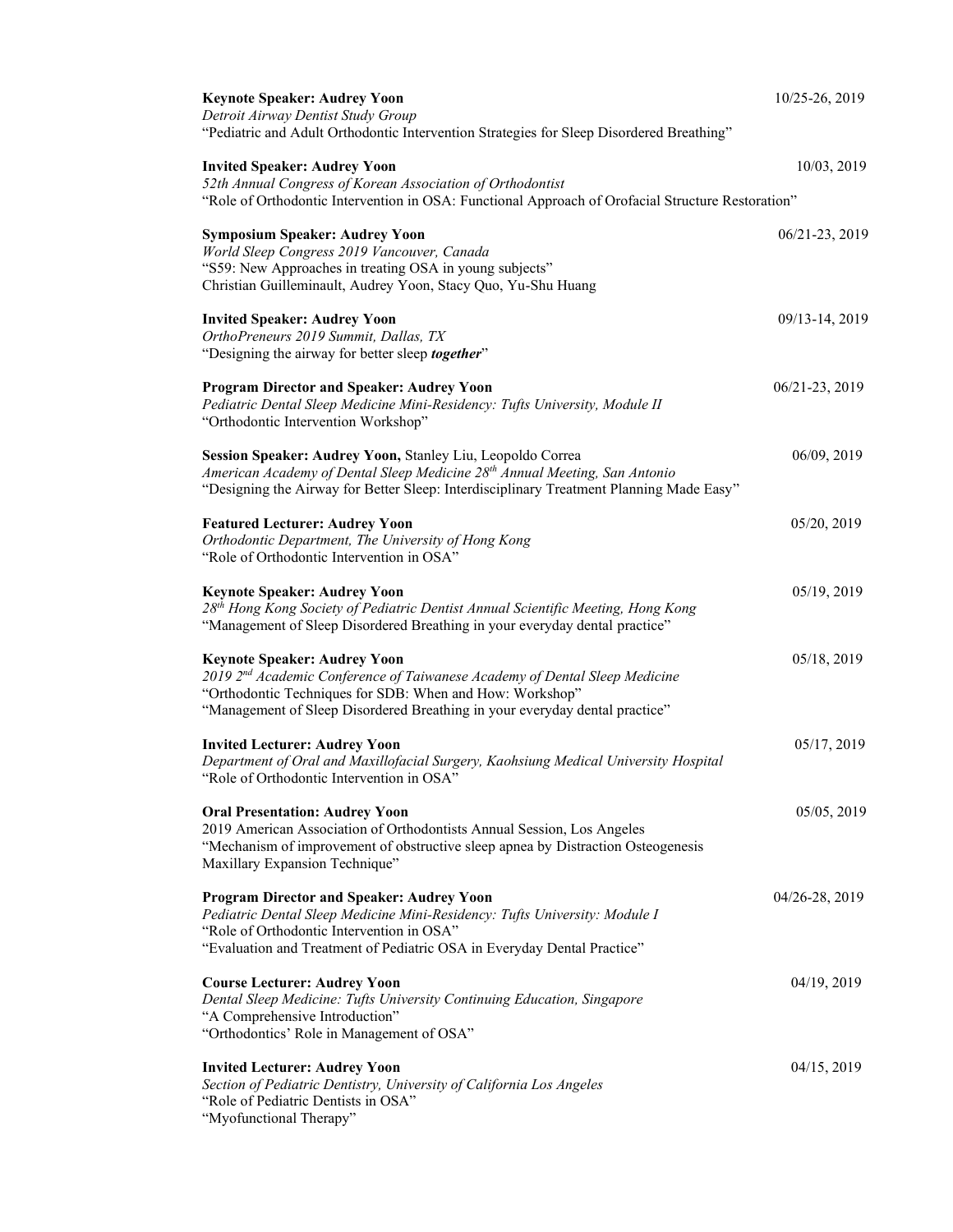| <b>Course Lecturer: Audrey Yoon</b>                                                                                                                                                                                                                                                                                                                       | 04/12, 2019      |
|-----------------------------------------------------------------------------------------------------------------------------------------------------------------------------------------------------------------------------------------------------------------------------------------------------------------------------------------------------------|------------------|
| Dental Sleep Medicine Mini-Residency: Module III, Tufts University<br>"Role of Orthodontic Intervention in OSA: Functional Approach of Orofacial Structure Restoration"                                                                                                                                                                                   |                  |
| <b>Keynote Speaker: Audrey Yoon</b><br>Puerto Rico Orthodontic Association Annual Conference<br>"Role of Orthodontic Intervention in OSA"                                                                                                                                                                                                                 | 03/30, 2019      |
| Course Speaker: Audrey Yoon, Dennis Hwang, Gary Demerjian, Nina Yoshpe<br>Rancho Los Amigos National Rehabilitation Center, Department of Dentistry<br>A Team Approach to Dental Sleep Medicine<br>"Evaluation and Treatment of Pediatric OSA in Everyday Dental Practice"<br>"Role of orthodontic intervention in OSA"                                   | 03/08, 2019      |
| Course Speaker: Audrey Yoon, Christian Guilleminault, Stanley Liu, Emmanuel Durang, Pat McBride, Linda                                                                                                                                                                                                                                                    |                  |
| D'Onofrio<br>Interdisciplinary Stanford Dental Sleep Medicine Symposium<br>"Role of Orthodontic Intervention and Treatment in OSA"                                                                                                                                                                                                                        | 03/02-03, 2019   |
| <b>Course Director and Speaker: Audrey Yoon, Umakanth Katwa</b><br>Pediatric Dental Sleep Medicine Course, Airway Health, Melbourne, Australia<br>An Interdisciplinary Approach to Children's Airway Health<br>"Evaluation and Treatment of Pediatric OSA in Everyday Dental Practice"<br>"Role of orthodontic intervention in OSA: from infant to adult" | $02/15-16, 2019$ |
| <b>Invited Course Speaker: Audrey Yoon</b><br><b>AOMT</b> Co-Morbidity Course 2018                                                                                                                                                                                                                                                                        | 12/16, 2018      |
| "Approach of orofacial structure restoration for OSA"                                                                                                                                                                                                                                                                                                     |                  |
| Invited Speaker: Audrey Yoon, Nina Yoshpe, Rebecca Thorsen, Fabi Moy<br>Pediatric Grand Rounds, Long Beach Memorial Hospital<br>"Tongue Posture and ankyloglossia as a risk factor for maxillary hypoplasia"                                                                                                                                              | 12/14, 2018      |
| Poster Presentation: HW Choi, S Liu, C Guilleminault, A Yoon<br>51th Annual Congress of Korean Association of Orthodontist, Seoul, Korea<br>"Distraction Osteogenesis Maxillary Expansion for Adult Obstructive Sleep Apnea"                                                                                                                              | 11/12-23, 2018   |
| <b>Invited Lecturer: Audrey Yoon</b>                                                                                                                                                                                                                                                                                                                      | 11/08, 2018      |
| Orthodontic Department, Yonsei University, Seoul, Korea<br>"Role of Orthodontic Intervention in OSA: Functional Approach of Orofacial Structure Restoration"                                                                                                                                                                                              |                  |
| <b>Invited Lecturer: Audrey Yoon</b><br>Orthodontic Department, Seoul National University, Seoul, Korea<br>"Role of Orthodontic Intervention and Treatment in OSA"                                                                                                                                                                                        | 11/07, 2018      |
| <b>Invited Lecturer: Audrey Yoon</b><br>Department of Dental Sleep Medicine, Seoul National University, Seoul, Korea<br>"Role of Dentist in Screening and Treatment in OSA"                                                                                                                                                                               | 11/07, 2018      |
| <b>Invited Lecturer: Audrey Yoon</b><br>Department of Orthodontics, Kyung Hi University, Seoul, Korea<br>"Role of Orthodontic Intervention in OSA: Functional Approach of Orofacial Structure Restoration"                                                                                                                                                | 11/06, 2018      |
|                                                                                                                                                                                                                                                                                                                                                           |                  |
| <b>Invited Lecturer: Audrey Yoon</b><br>Samsung Medical Center, Seoul, Korea<br>"Role of Dentist in OSA: Functional Approach of Orofacial Structure Restoration"                                                                                                                                                                                          | 11/06, 2018      |
| <b>Invited Speaker: Audrey Yoon</b><br>Network of Asia-Pacific Sleep Specialists                                                                                                                                                                                                                                                                          | 11/03-04, 2018   |
| "Novel Orthodontic OSA Treatment Modalities with Precision"                                                                                                                                                                                                                                                                                               |                  |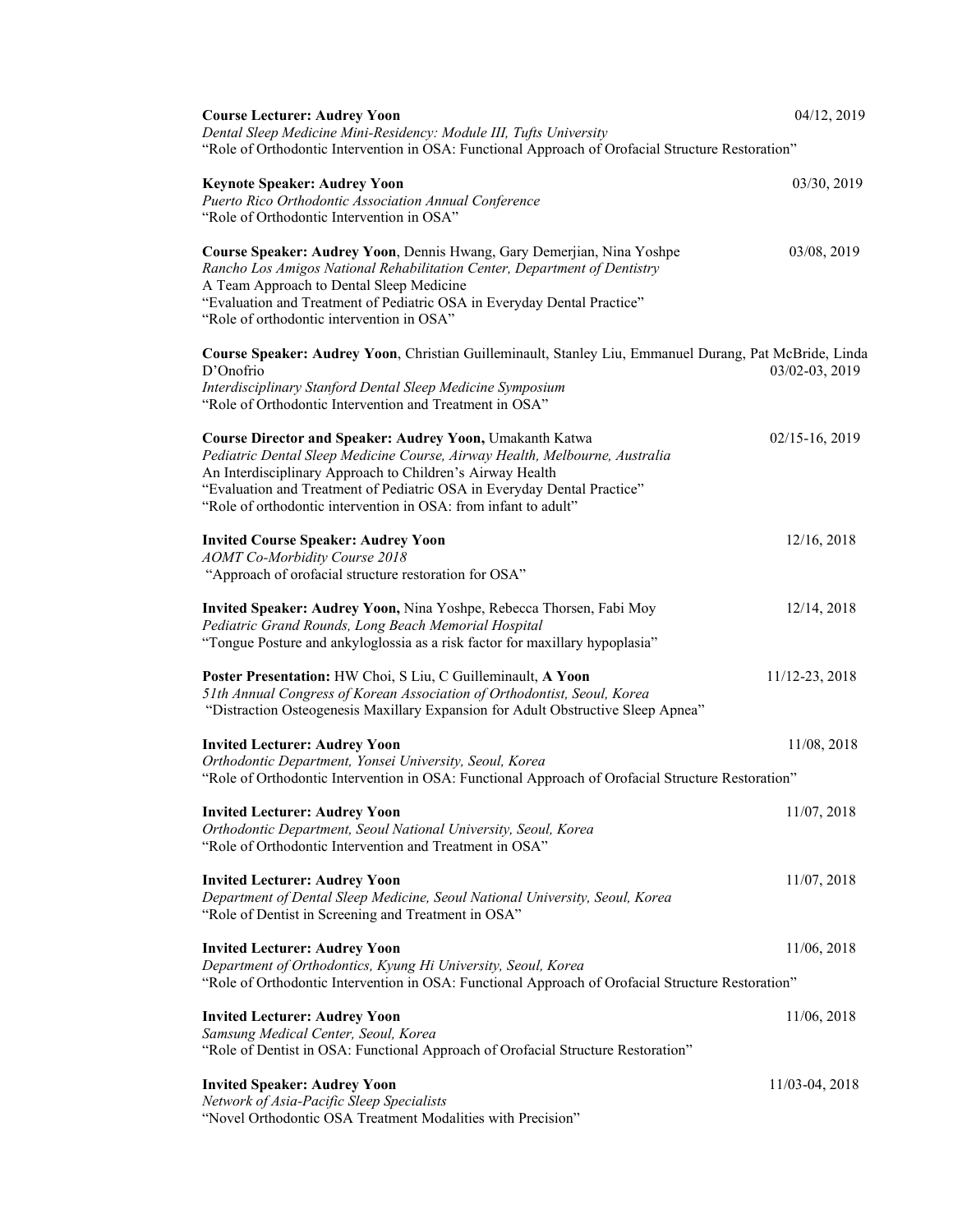| "Myofunctional Therapy and Orofacial Skeletal Development"                                                                                                                                                                                                                                                                                                   |                |
|--------------------------------------------------------------------------------------------------------------------------------------------------------------------------------------------------------------------------------------------------------------------------------------------------------------------------------------------------------------|----------------|
| <b>Invited Speaker: Audrey Yoon</b><br>21th Hong Kong Society of Pediatric Respirology and Allergy Annual Scientific Meeting<br>"Foundation of Orthodontic Treatment as Rx of childhood sleep disordered breathing"<br>"Pediatric OSA late teenagers non compliant with CPAP: What we can offer and outcomes"<br>"Orthodontic treatment for adolescent OSAS" | 10/20-21, 2018 |
| <b>Invited Featured Speaker: Audrey Yoon</b><br>Pediatric Dentistry and Orthodontics, Faculty of Dentistry, The University of Hong Kong<br>Workshop: Dentists and Childhood Sleep-Disordered Breathing<br>"Maxillary hypoplasia and missing link for sleep apnea"<br>"Role of orthodontic intervention in OSA: from infant to adult"                         | 10/18, 2018    |
| <b>Invited Speaker: Audrey Yoon</b><br>Southern California Society of Dentistry for Children, Los Angeles<br>"Sleep Disorders in Pediatric Patients"                                                                                                                                                                                                         | 10/02, 2018    |
| Program Director and Speaker: Audrey Yoon, et al<br>Pediatric Dental Sleep Medicine Symposium: Tufts University<br>Interdisciplinary Team Approach<br>"Evaluation and Treatment of Pediatric OSA in Everyday Dental Practice"<br>"Role of orthodontic intervention in OSA: from infant to adult"                                                             | 09/23-24, 2018 |
| <b>Invited Speaker: Audrey Yoon</b><br>3rd International Congress AASM, Pontifical University of St. Thomas Aquinas, Rome, Italy<br>"Role of orthodontic intervention in OSA: from infant to adult"                                                                                                                                                          | 09/08, 2018    |
| <b>Invited Speaker: Audrey Yoon</b><br>International Consortium of Oral Ankylofrenula Professionals, Toronto, Canada<br>"Ankyloglossia as a risk factor of maxillary hypoplasia"                                                                                                                                                                             | 07/28, 2018    |
| <b>Invited Speaker: Audrey Yoon</b><br>University of Pacific, Department of Orthodontics<br>"Incorporating Sleep Apnea into Orthodontic Treatment Plan"                                                                                                                                                                                                      | 06/15, 2018    |
| Invited Speaker: Audrey Yoon, Stanley Liu<br>Stanford Sleep Medicine, Redwood City<br>"Toward a functional approach of OSA Treatment"                                                                                                                                                                                                                        | 05/28, 2017    |
| <b>Invited Course Speaker: Audrey Yoon</b><br>International Pediatric Sleep Association 2018, Paris, France<br>New Methods in sleep disordered breathing<br>"Pediatric OSA late teenagers non compliant with CPAP: What we can offer and outcomes"                                                                                                           | 04/27, 2018    |
| <b>Invited Lecturer: Audrey Yoon</b><br>Section of Pediatric Dentistry, University of California Los Angeles<br>"Orofacial skeletal development & Myofunctional Therapy"                                                                                                                                                                                     | 04/09, 2018    |
| <b>Keynote Speaker: Audrey Yoon</b><br>New Jersey Academy of Pediatric Dentistry Annual Meeting<br>"Myofunctional Therapy and Orofacial Skeletal Development"                                                                                                                                                                                                | 04/13, 2018    |
| <b>Course Lecturer: Audrey Yoon</b><br>Dental Sleep Medicine Mini-Residency: Module III, Tufts University<br>"Novel Treatment Modalities to restore orofacial structure and function"                                                                                                                                                                        | 04/06, 2018    |
| <b>Invited Speaker: Audrey Yoon</b><br>American Academy of Dental Sleep Medicine: Advances in Dental Sleep Medicine Course<br>"Myofunctional therapy"                                                                                                                                                                                                        | 11/18-19, 2017 |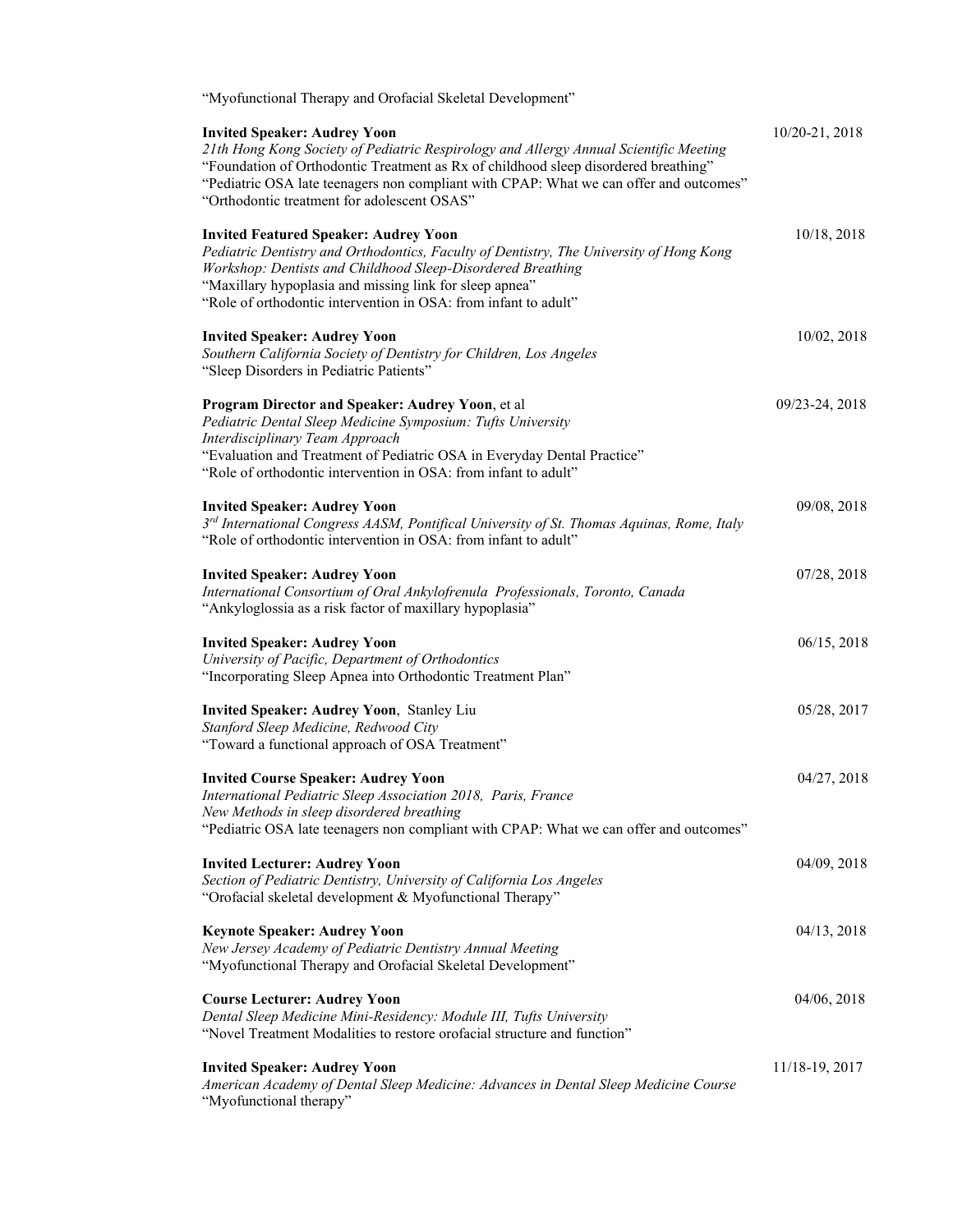| Symposium Speaker: Audrey Yoon, Shannon Sullivan, Stacy Quo, Yu-Shu Huang<br>World Sleep Congress 2017 Prague, Czech Republic<br>"S34: Pediatric OSA: diagnostic and treatments involving multidisciplinary team"<br>Lingual Frenulum: Role in pediatric OSA and its clinical investigation | 10/09, 2017    |
|---------------------------------------------------------------------------------------------------------------------------------------------------------------------------------------------------------------------------------------------------------------------------------------------|----------------|
| Symposium Speaker: Audrey Yoon, Stanley Liu, Carlos Torre, Stacy Quo<br>World Sleep Congress 2017 Prague, Czech Republic<br>"S16: Nasal obstruction and its role in sleep disordered breathing"<br>Distraction Osteogenesis Maxillary Expansion with palatal implants for OSA in adults     | 10/08, 2017    |
| <b>Course Speaker: Audrey Yoon</b><br>World Sleep Congress 2017 Prague, Czech Republic<br>Sleep Dental Medicine<br>"Distraction Osteogenesis Maxillary Expansion"                                                                                                                           | 10/08, 2017    |
| <b>Course Speaker: Audrey Yoon</b><br>World Sleep Congress 2017 Prague, Czech Republic<br>Myofunctional Therapy in Modification of upper airway in OSA<br>"A missing link in OSA pathogenesis: Low tongue posture as a phenotype in OSA"                                                    | 10/07, 2017    |
| <b>Keynote Speaker: Audrey Yoon</b><br>University of California Los Angeles Pediatric Dentistry Alumni Day Meeting<br>"Managing Sleep Disorders in Everyday Dental Practices"                                                                                                               | 07/15, 2017    |
| Poster Presentation: A Yoon, Yu-Feng Chen, Stanley Liu<br>International Sleep Surgery Society, Los Angeles<br>"Distraction Osteogenesis Maxillary Expansion for Adult Obstructive Sleep Apnea"                                                                                              | 05/05-06, 2017 |
| <b>Invited Lecturer: Audrey Yoon</b><br>Section of Pediatric Dentistry, University of California Los Angeles<br>"Obstructive Sleep Apnea and Airway - what pediatric dentist can do"                                                                                                        | 04/17, 2017    |
| <b>Invited Speaker: Audrey Yoon</b><br>University of Pacific, Department of Orthodontics<br>"Incorporating Sleep Apnea into Orthodontic Practice"                                                                                                                                           | 03/17, 2017    |
| <b>Invited Speaker: Audrey Yoon</b><br>Academy of Applied Myofunctional Sciences 2 <sup>nd</sup> Congress, Chicago<br>"Distraction Osteogenesis Maxillary Expansion and Ankyloglossia in Sleep Apnea"                                                                                       | 03/03, 2017    |
| Invited Speaker: Audrey Yoon, Yu-Feng Chen, Stanley Liu<br>Stanford Sleep Medicine, Redwood City<br>"Toward a functional approach of OSA Treatment"                                                                                                                                         | 02/17, 2017    |
| <b>Invited Lecturer: Audrey Yoon</b><br>Section of Pediatric Dentistry, University of California Los Angeles<br>"Incorporating the screening and treatment of sleep apnea – what pediatric dentist can do"                                                                                  | 04/08, 2016    |
| Symposium Speaker: Audrey Yoon, Stanley Liu<br>The 4 <sup>th</sup> International Pediatric Sleep Association Congress 2016, Taipei, Taiwan<br>New Methods in sleep disordered breathing<br>"Implant assisted distraction osteogenesis for maxillary expansion in teenagers"                 | 03/10, 2016    |
| <b>Invited Speaker: Audrey Yoon, Stanley Liu</b><br>Stanford Sleep Medicine, Redwood City<br>"Small expansion for the maxilla, giant leap for adult OSA"                                                                                                                                    | 11/06, 2015    |
| <b>Course Speaker: Audrey Yoon</b><br>6 <sup>th</sup> World Congress on Sleep Congress 2015, Seoul Korea<br>Modifying anatomy of the upper airway for sleep apnea management<br>"Micro-implant assisted maxillary distraction and sleep"                                                    | 03/20, 2015    |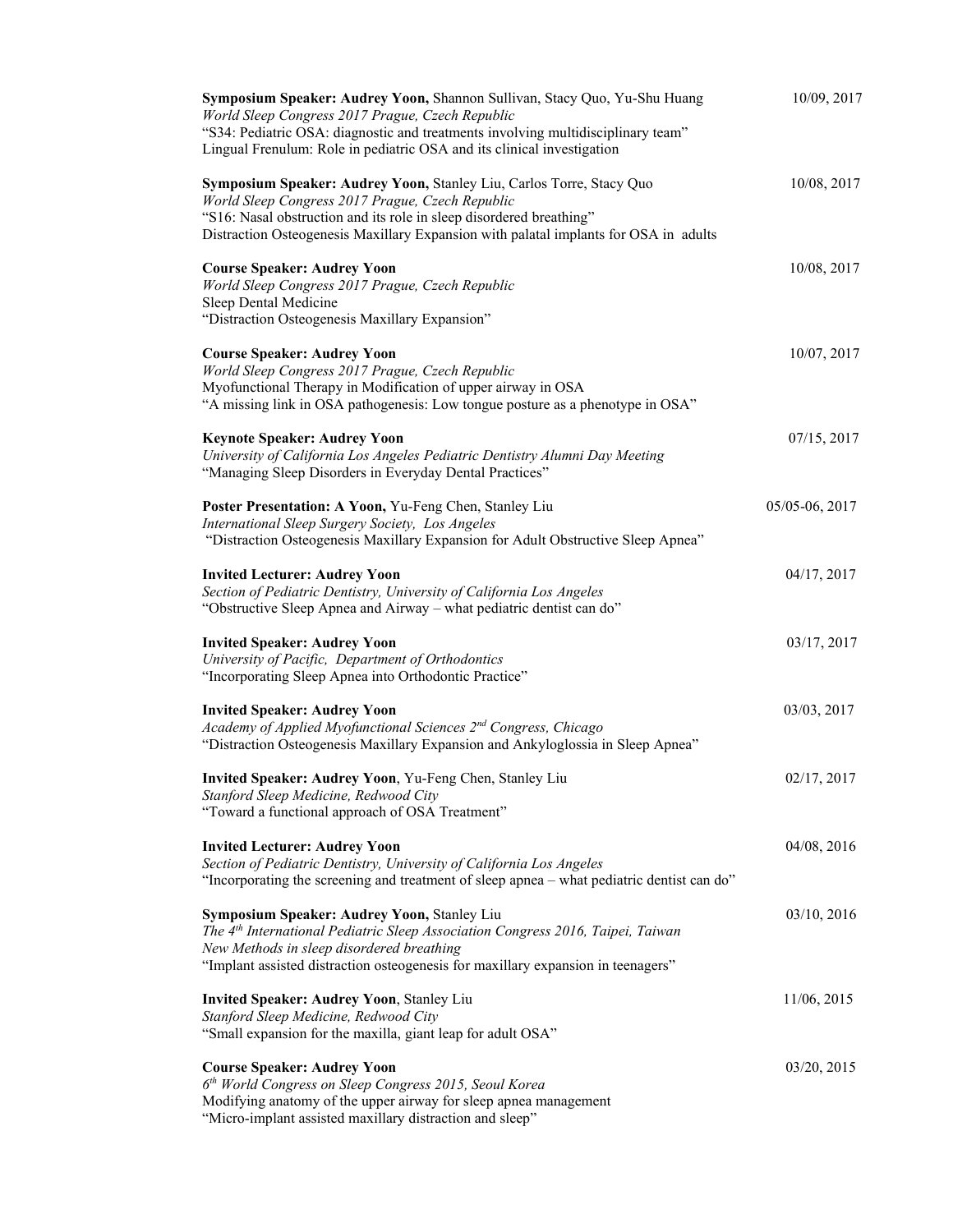| <b>AWARDS</b>                           | <b>Excellent Presentation Award</b>                                                                                                                                                                               |        | 11/18              |
|-----------------------------------------|-------------------------------------------------------------------------------------------------------------------------------------------------------------------------------------------------------------------|--------|--------------------|
|                                         | Korean Association of Orthodontist                                                                                                                                                                                |        |                    |
|                                         | <b>Rising Star Researcher Award, AAMS</b>                                                                                                                                                                         |        | 03/17              |
|                                         | South California Top Dentist, LA Magazine                                                                                                                                                                         |        | 06/15              |
|                                         | <b>UCLA Award, Section of Biomaterials</b>                                                                                                                                                                        |        | 05/04              |
|                                         | <b>UCLA Award, Academy of Esthetic Dentistry</b>                                                                                                                                                                  |        | 05/04              |
|                                         | <b>Seed Grant</b>                                                                                                                                                                                                 |        | 09/03              |
|                                         | University of California, Los Angeles, School of Dentistry                                                                                                                                                        |        |                    |
|                                         | <b>UCLA Fundamental Clinical Research Training Grant</b>                                                                                                                                                          |        | 08/03              |
|                                         | T32 Short Term Training Program, National Institutes of Health (NIH)                                                                                                                                              |        |                    |
|                                         | Dean's List                                                                                                                                                                                                       |        | 04/03, 01/03       |
|                                         | University of California, Los Angeles, School of Dentistry                                                                                                                                                        |        |                    |
|                                         | <b>Exceptional Performance Reports</b>                                                                                                                                                                            |        | 06/02-06/04        |
|                                         | University of California, Los Angeles, School of Dentistry                                                                                                                                                        |        |                    |
|                                         | <b>Seoul National University Tuition Scholarship</b>                                                                                                                                                              |        | $03/96 - 02/00$    |
|                                         | C.O.D.E. Alumni Award, Seoul National University                                                                                                                                                                  |        | 10/99              |
|                                         | <b>Seoul National University Cinecom Cinema Award</b>                                                                                                                                                             |        | 05/98              |
|                                         | Dean's Scholarship, Seoul National University                                                                                                                                                                     |        | 08/97              |
|                                         | <b>Seoul National University Tuition Scholarship</b>                                                                                                                                                              |        | $03/94 - 02/96$    |
| <b>LEADERSHIP</b><br><b>EXPERIENCES</b> | Program Director for Pediatric Dental Sleep Medicine Mini-Residency<br>Tufts University, School of Dental Medicine                                                                                                |        | $09/18$ - present  |
|                                         | Established first university based pediatric sleep medicine mini-residency program.                                                                                                                               |        |                    |
|                                         | Designed Evidence-based dental hands-on curriculum in the field of pediatric dental sleep medicine                                                                                                                |        |                    |
|                                         | Course Director and Speaker: Audrey Yoon, Umakanth Katwa                                                                                                                                                          |        | $02/15-16, 2019$   |
|                                         | Pediatric Dental Sleep Medicine Symposium, Airway Health, Melbourne, Australia<br>Designed an Interdisciplinary Symposium. Planned course, curriculum and invited speakers of pediatric dental<br>sleep medicine. |        |                    |
|                                         | <b>Social Chair, Associate Student Body</b>                                                                                                                                                                       |        | $05/03 - 05/04$    |
|                                         | University of California, Los Angeles, School of Dentistry                                                                                                                                                        |        |                    |
|                                         | Organized a variety of activities for the entire UCLA School of Dentistry Social Events<br>which require meticulous planning among a multitude of different departments and schools                               |        |                    |
|                                         | <b>Representative, American Student Dental Association</b><br>Professional Program for International Program, UCLA, School of Dentistry                                                                           |        | $11/02 - 05/04$    |
|                                         | <b>Vice-President and Treasurer</b>                                                                                                                                                                               |        | $06/02 - 06/03$    |
|                                         | Korean Dental Student Association, University of California, Los Angeles                                                                                                                                          |        |                    |
|                                         |                                                                                                                                                                                                                   |        |                    |
|                                         | <b>President, Computer graphics division</b><br>Seoul National University Computer Club, C.O.D.E.                                                                                                                 |        | $02/96 - 02/00$    |
|                                         | Graphics exhibition in 1999 & 2000                                                                                                                                                                                |        |                    |
|                                         | Assisted in the publication of textbook Clinical Endodontics SungSam Lee, 2nd edition, 2000.                                                                                                                      |        |                    |
|                                         | Participated in the presentation of a new implant design at the Brain Korea 21 project                                                                                                                            |        |                    |
|                                         | competition and received <u>one million dollar research grant</u> from the Korean government.                                                                                                                     |        |                    |
|                                         | <b>President</b>                                                                                                                                                                                                  |        | $06/94 - 02/00$    |
|                                         | Research Movie Club, TOTO, Seoul National University                                                                                                                                                              |        |                    |
|                                         | <b>Student Body Social Chair</b>                                                                                                                                                                                  |        | $03/97 - 02/99$    |
|                                         | Korean Dental Student Association, Seoul National University                                                                                                                                                      |        |                    |
|                                         | <b>Treasurer</b>                                                                                                                                                                                                  |        | $03/94 - 02/95$    |
|                                         | Seoul National University Drama Club, School of Dentistry                                                                                                                                                         |        |                    |
|                                         | <b>PROFESSIONAL</b> American Dental Association                                                                                                                                                                   | Member | $07/02$ - present  |
| <b>AFFILIATIONS</b>                     | California Dental Association                                                                                                                                                                                     | Member | $07/02$ - present  |
|                                         | American Academy of Sleep Medicine                                                                                                                                                                                | Member | $02/14$ -- present |
|                                         | American Academy of Dental Sleep Medicine                                                                                                                                                                         | Member | $02/14$ -- present |